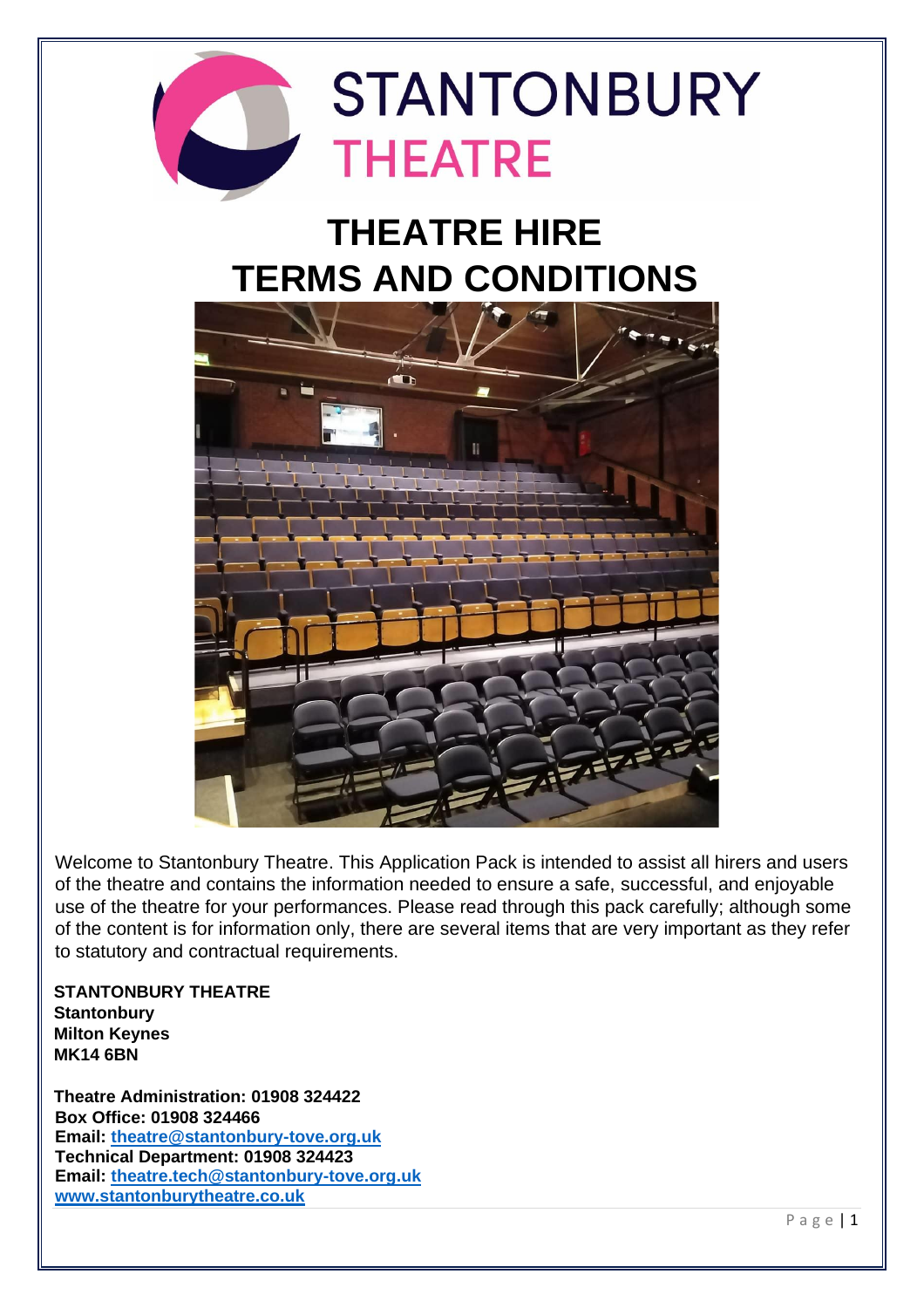# **CONDITIONS OF HIRE**

#### **Deposit**

On signing the contract to hire the theatre, the hirer will pay a non-refundable deposit based on the number of days hire as per the table below.

| <b>No of Days Booked</b> | <b>Deposit Required</b> |
|--------------------------|-------------------------|
| 1 day                    | £100 plus VAT           |
| $2 - 4$ days             | £200 plus VAT           |
| $5 - 7$ days             | £300 plus VAT           |
| 8 days and over          | £500 plus VAT           |

- 1. The hire will not be considered binding until the deposit is received.
- 2. The balance of the hire will be due prior to the event unless negotiated with theatre management.
- 3. Any other charges incurred by the hirer will be invoiced to the hirer and payment will be due 30 days after the final performance.
- 4. The hirer will provide, at their own expense, any additional equipment not normally provided by Stantonbury Theatre.

#### **Hire Charges**

Information on current hire charges will be made available to you at the time of your hire. These are subject to change as prices are increased annually and are effective from that point irrespective of whether your booking was made prior to that date. Information on the increase is sent out at the earliest possible time before the increase comes into effect.

#### **CANCELLATION**

**In the event of the Hirer cancelling, the following will apply: -**

| <b>CANCELLATION PERIOD</b>                  | <b>AMOUNT DUE</b>                                                                                 |
|---------------------------------------------|---------------------------------------------------------------------------------------------------|
| <b>Cancelled within 8 weeks</b>             | Full hire fee to be paid less the deposit already remitted                                        |
| <b>Cancelled within 12 weeks</b>            | Pre-paid deposit automatically forfeited by the hirer<br>PLUS 50% of full hire fee (less deposit) |
| <b>Cancelled within 24 weeks</b>            | Pre-paid deposit automatically forfeited by the hirer<br>PLUS 20% of full hire fee (less deposit) |
| <b>Cancelled within 36 weeks or</b><br>more | Pre-paid deposit forfeited by the hirer                                                           |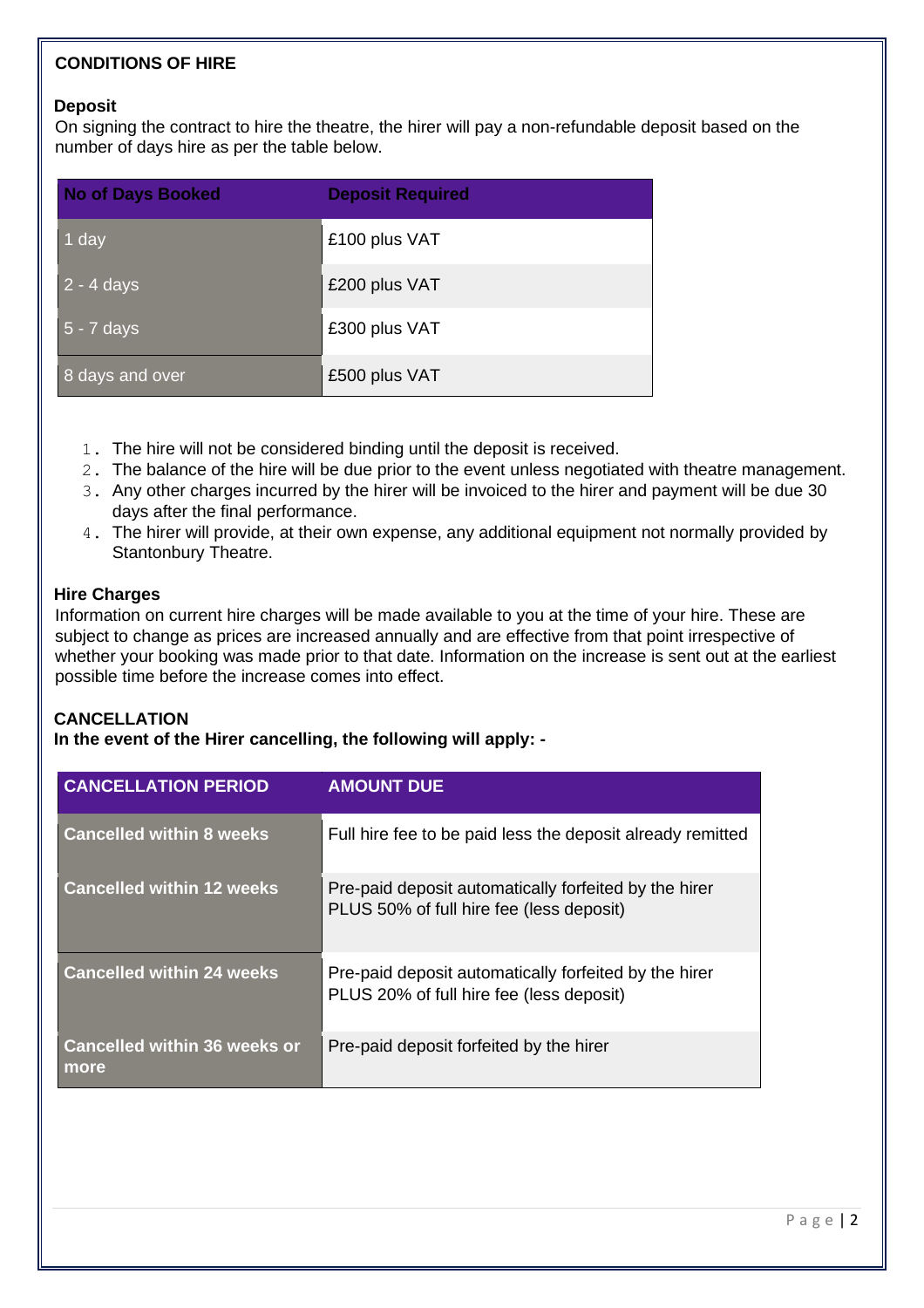- 1. Stantonbury Theatre shall have the absolute right to cancel any contract of hiring at any time at its own absolute discretion and shall not be liable for any claim, cost, action, demand, or compensation in respect of any loss or damage arising from such cancellation. Any deposit paid would be refunded.
- 2. Without prejudice to their rights of cancellation or repudiation herein contained, Stantonbury Theatre shall be entitled summarily to cancel the hiring at any time before or during the hiring:
	- a. If the hirer fails to observe the requirements of any of the conditions set out above or below.
	- b. If at any time prior to the commencement of the function the programme or other details of the particulars referred to in the application form have not been supplied or if supplied have not been approved by or on behalf of Stantonbury Theatre.

## **PUBLICITY**

- 1. The theatre will be acknowledged on all publicity material as **Stantonbury Theatre**.
- 2. Publicity material for the hirer is displayed at the discretion of the management and in designated areas only.

## **CONDITIONS, LICENSES AND COPYRIGHT**

- 1. The hirer will not sublet any part of the hired premises.
- 2. Unless otherwise arranged, ensure that the performance ends before 22:30.
- 3. The hirer will not sell alcohol or any other beverages and will be subject to the conditions set out by the Licensee.
- 4. Obtain all necessary licenses or permissions and pay all copyright royalties or other fees in respect of the production.
- 5. The hirer shall indemnify Stantonbury Theatre against any infringement of copyright which may occur during the hiring.
- 6. Any unlicensed photographing or video recording of any copyright material is strictly prohibited.
- 7. Where minors are involved in performances:
	- a. Stantonbury Theatre will not allow the taking of photographs or filming of any activity in the theatre by anyone other than the person(s) authorised by the Hirer and agreed upon in advance by the Management.
	- b. Participants and parents / carers / guardians must be informed by Hirers if a photographer will be in attendance at an event and Hirers must ensure they have consent to both the taking and publication of films or photographs.
- 8. PRS The hirer will complete a PRS declaration form in respect of all music used in the production, including music written for the production, published works, incidental, entr'acte and exit music, whether recorded or performed live and showing gross/net box office receipts. The hirer will also supply a copy of their programme. A charge (+VAT) for PRS will be applied.
- 9. The hirer will comply with the conditions as set out in the Theatre's Premises Licence.
- 10.Effect and maintain such insurance policies as may be required to cover all requisite statutory and other liabilities and to ensure that all staff/members and others engaged on behalf of the hirers are covered by the hirer's liability insurance. Copy of all relevant certificates must be forwarded to the theatre prior to the event or the beginning of the hire period.
- 11.Hirers will already have public liability insurance cover for their usual activities, but it is strongly recommended that the insurance company concerned should be advised in writing of the working of Stantonbury Theatre's conditions and confirmation obtained from such insurers that the policy is fully operative in respect of the use of the Theatre and Gallery.
- 12. When using minors in performances, obtain such licenses as required to satisfy statutory and other legal liabilities regarding performances and the chaperoning of minors whilst on the theatre premises.
- 13.Whilst rehearsing and working in the theatre please keep food and drink out of the Theatre Foyers, Auditorium and Control Room.
- 14. Stantonbury Theatre is located on a school site. When visiting and using the theatre, hirers and their employees/participants must remain within the public car park and in the theatre building itself unless otherwise agreed.
- 15.When there is more than one performance on the same day, please ensure that there is, at least, ninety minutes between the end of one performance, and the beginning of another.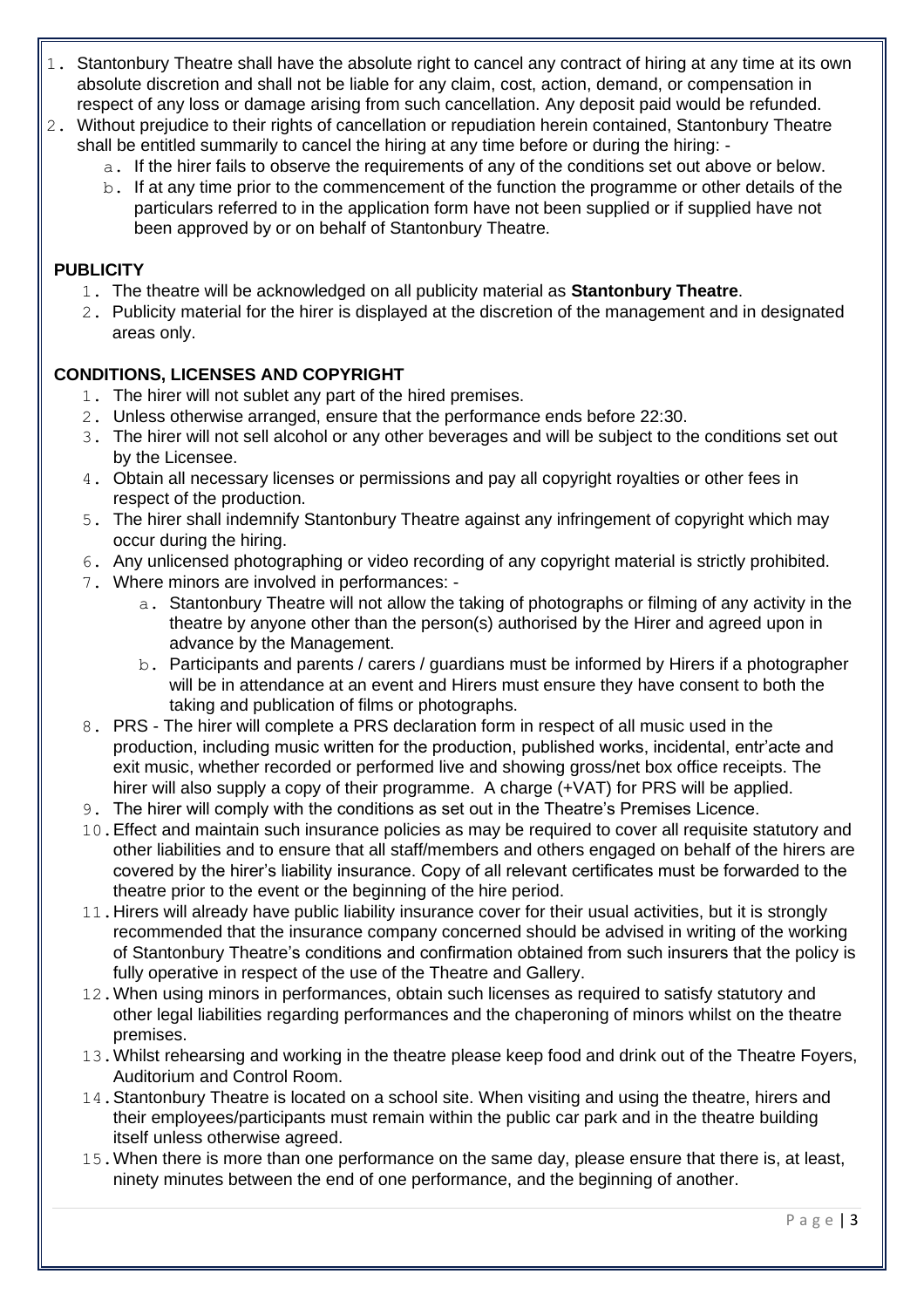# **HEALTH & SAFETY**

- 1. Jointly with Stantonbury Theatre, ensure that all staff/members and others engaged on behalf of the hirer maintain adequate standards of health and safety throughout the visit in accordance with the appropriate legislation.
- 2. **When rehearsing or performing, the company will be able to provide the theatre with registers or lists of whom they have rehearsing/performing in the building.**
- 3. The Duty Technicians or FOH Managers are the theatre's designated First Aiders should you require first aid. With large groups it is helpful if you also have thought through provision of additional First Aid cover backstage and have informed the Duty Technician of any additional cover you are able to provide.
- 4. Ensure that all staff/members and others engaged on behalf of the hirer are made aware of the Theatre's Fire & Evacuation procedures and have nominated a representative who has agreed to be the point of contact for safety, and who will be conversant with our evacuation procedure and be briefed by the Technicians.
- 5. Supply a minimum of four stewards (Aged 16+) for each performance.
- 6. **No more than 470 persons will be allowed inside the agreed hired premises**. This includes all performers, front of house, technical staff, all theatre staff and the public.
- 7. A competent person as approved by the Technical Manager must operate all stage, lighting and sound equipment.
- 8. All additional equipment supplied by the hirer must be approved by the Technical Manager and if electrical have been subjected to Portable Appliance Testing.
- 9. Ensure that all scenery, stage props and drapes have undergone flame-retardant treatment in accordance with the theatre license.
- 10.All pyrotechnics, dry ice machines, real flame (including cigarettes and candles), smoke and foam generators can only be used with the express consent of the Technical Manager, who must apply to the Licensing Authorities for written permission at least 36 days before the date of use.

#### **Stantonbury Theatre retain the right with other statutory bodies, to summarily prevent or stop a performance for whatever reason, if they consider all or part of it to be detrimental to the safe operation of the theatre and its business.**

# **SECURITY**

- 1. The hiring does not entitle the hirer to use or enter the hired premises at any other time than the specific hours for which they are hired unless prior arrangements have been made with the Management.
- 2. STAGE DOOR please use this entrance in preference to Front of House and the foyers.
- 3. The hirer shall ensure that no undesirable person is permitted to enter, remain or otherwise make use of the hired premises and that no person shall trespass on parts of any Stantonbury Theatre or Stantonbury School buildings not included in the hiring.
- 4. Stantonbury Theatre retain the right to refuse entry to anyone whose presence they consider for whatever reason to be detrimental to the safe operation of the theatre and its business.
- 5. A CCTV camera is situated in the Auditorium and the Scene Dock.
- 6. Hirers are responsible for the safety and security of any technical equipment they may bring into the Theatre.

# **LOSS OR DAMAGE**

- 1. The hirer will be held responsible for the theft, loss or damage of any property or equipment belonging to Stantonbury Theatre and made available for the hirer's use.
- 2. Stantonbury Theatre accepts no responsibility for the loss or damage of any items belonging to the hirer or any of their company. Security of personal items is strictly the responsibility of the hirer. Please take all your possessions away with you at the end - unfortunately we cannot take responsibility for things left behind by hirers. Items will be disposed of, and you will be charged the cost of clearance
- 3. Stantonbury Theatre is not liable for any loss to the hirer due to flood, fire, breakdown of equipment, failure of supplies or other unforeseen intervention.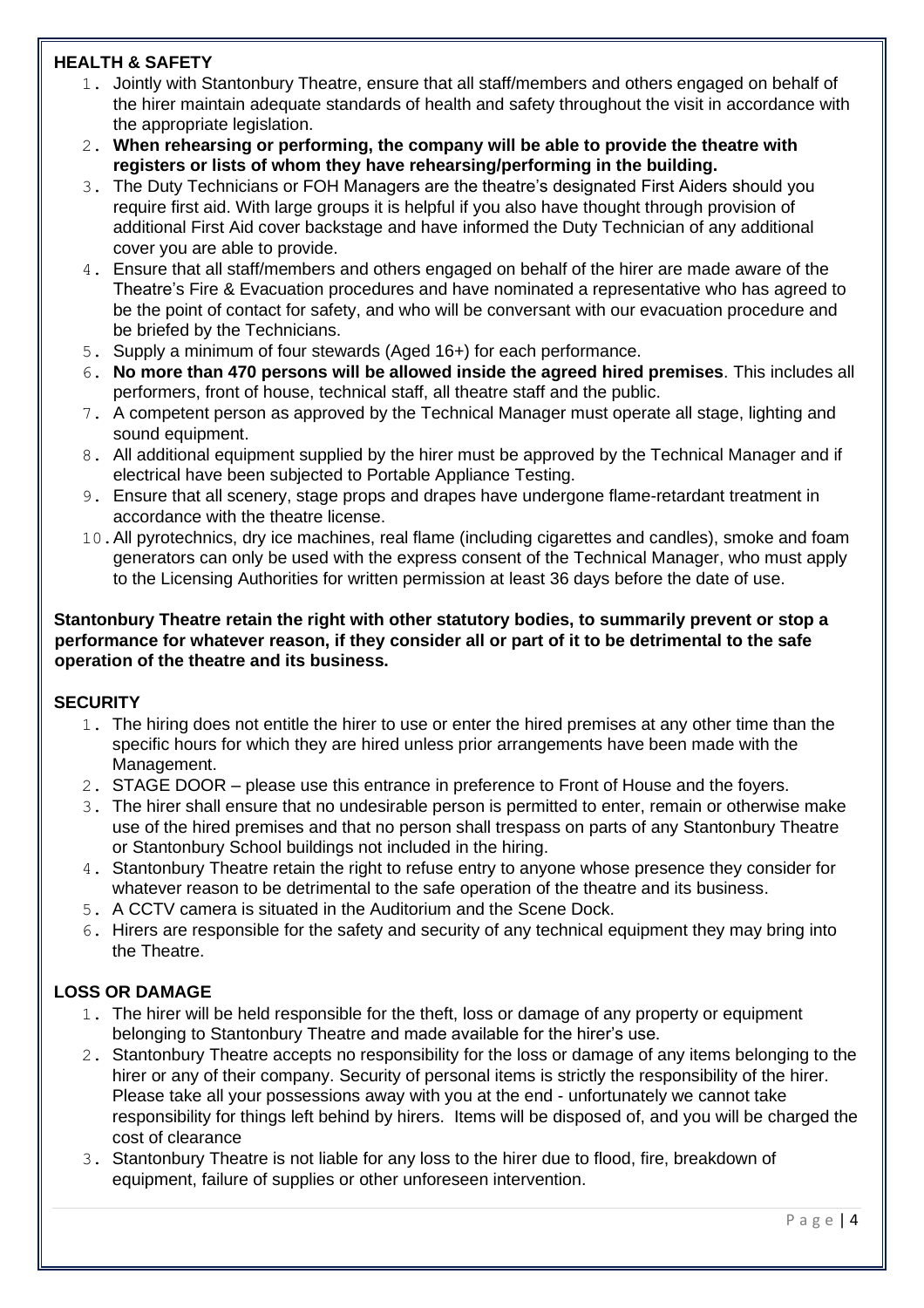# **BACKSTAGE, TECHNICAL SUPPORT & OPERATIONAL**

- 1. Box Office Opening Hours operated from the Leisure Centre Reception: Monday Friday 09:00 – 13:00 hours; Saturday & Sunday 13:00-15:00. Prior to performances, the Theatre Box Office is open 45 minutes before the start of any performance.
- 2. The theatre can also be contacted by email [theatre@stantonbury-tove.org.uk](mailto:theatre@stantonbury-tove.org.uk) or the technical department – [theatre.tech@stantonbury-tove.org.uk.](mailto:theatre.tech@stantonbury-tove.org.uk)
- 3. During August, the theatre auditorium and backstage are mostly closed for general maintenance. All other admin and box office operations continue as usual.
- 4. The Auditorium is occasionally used by Stantonbury School for a school assembly or staff meeting during school hours. These would only use the auditorium and front of stage.

## **THEATRE TECHNICAL SUPPORT**

- 1. The days and times booked must include time for rigging the lights, fitting up of the set and rehearsal time. Because of the demands on the space, get-outs should normally be done immediately after the last performance when Technical Support will be available until 23:30 hours. If it cannot realistically be completed within this time, it then it must be booked for the following half day and paid for at an arranged fee.
- 2. When the Theatre is being used a Stantonbury Theatre technician must be on site to supervise and assist. The theatre has a limited number of staff and must comply with statutory health and safety regulations, and accordingly, Technical Support is not normally available outside of the hours outlined in the table below.
- 3. Hirers are required to provide their own lighting or sounds operators. If the theatre provides an operator(s) then a charge (+VAT) will be made.
- 4. **If Hirers overrun their time, 'out of hours' charges will be made per hour or part thereof (+VAT).**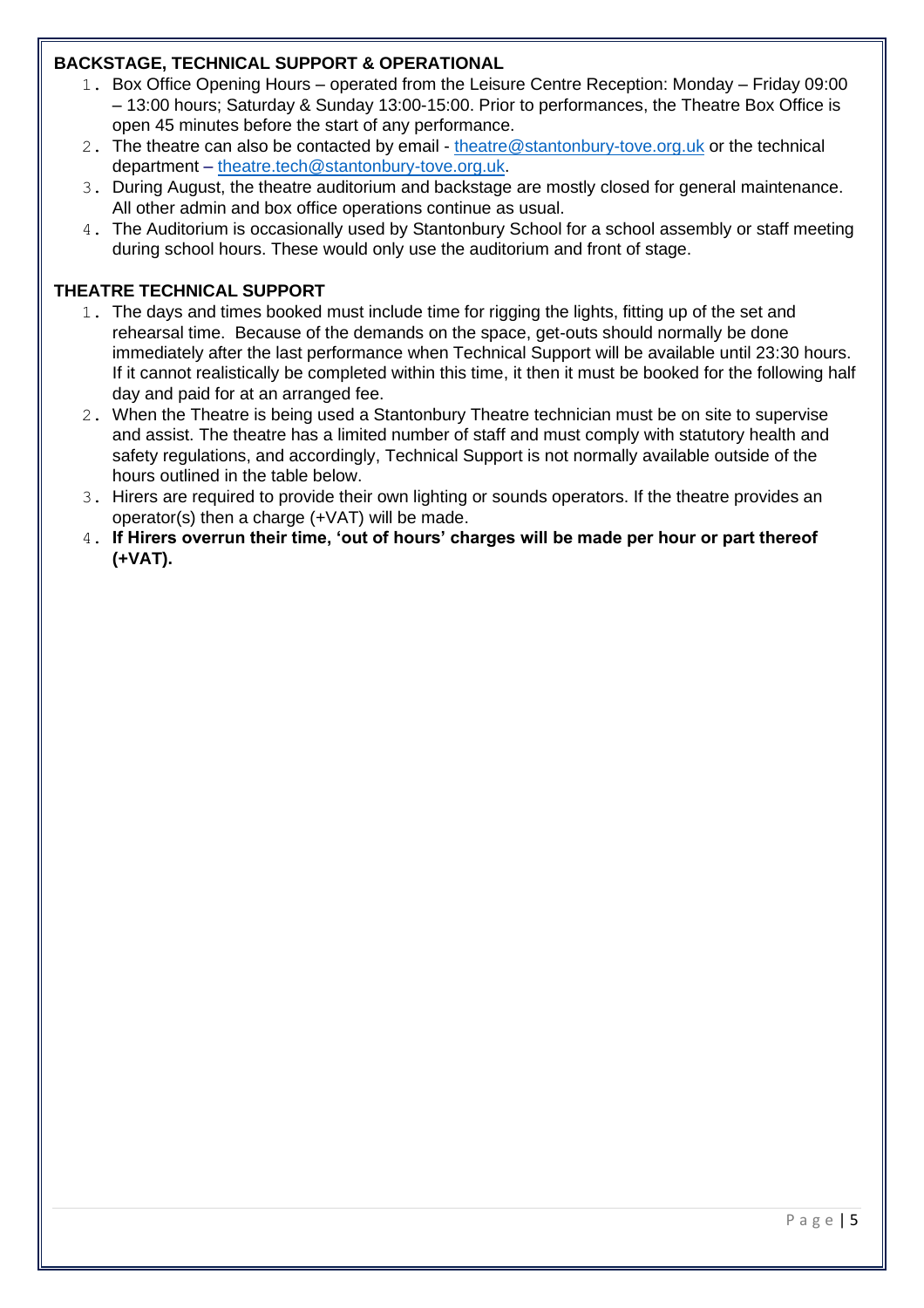| <b>Non-Performance Days</b>                          | Monday - Sunday from 10:00 to 22:00 hours<br>The building must be vacated by 22:00 hours so get-ins<br>and rehearsals must finish in sufficient time to ensure<br>this                                                                                                                                                                   |
|------------------------------------------------------|------------------------------------------------------------------------------------------------------------------------------------------------------------------------------------------------------------------------------------------------------------------------------------------------------------------------------------------|
| <b>First Performance Day</b>                         | Monday - Sunday from 10:00 hours until one half hour<br>after the end of the performance (excepting Get out -<br>see below)                                                                                                                                                                                                              |
| <b>Next Consecutive</b><br><b>Performance Day(s)</b> | When there is more than one performance day, during<br>the remaining performance day(s) in the run, the theatre<br>will be available from a pre-arranged 'call time' – not<br>usually more than two hours before 'curtain up' – to one<br>half hour after the end of the performance.                                                    |
|                                                      |                                                                                                                                                                                                                                                                                                                                          |
| <b>Get Out</b>                                       | Get-outs should be done immediately, and as quickly as<br>possible. After the only or last performance when<br>Technical Support will be available - but not beyond<br>23:30 hours. If it cannot realistically be completed within<br>this time it then it must be booked for the following half<br>day and paid for at an arranged fee. |

# **Dressing rooms**

- **1.** There are nine rooms available backstage. These can be used as nine dressing rooms or alternatively these can used as eight dressing rooms and a green room.
- **2.** Please ensure that all belongs are taken at the end of your hire.
- **3.** If any furniture is moved between dressing rooms, please endeavour to return furniture, and subsequently, the dressing rooms to an 'as found' state.
- **4.** The hirer will be held accountable for the theft, loss or damage of any property or equipment belonging to Stantonbury Theatre and will be responsible for replacing stolen, lost or damaged property or equipment.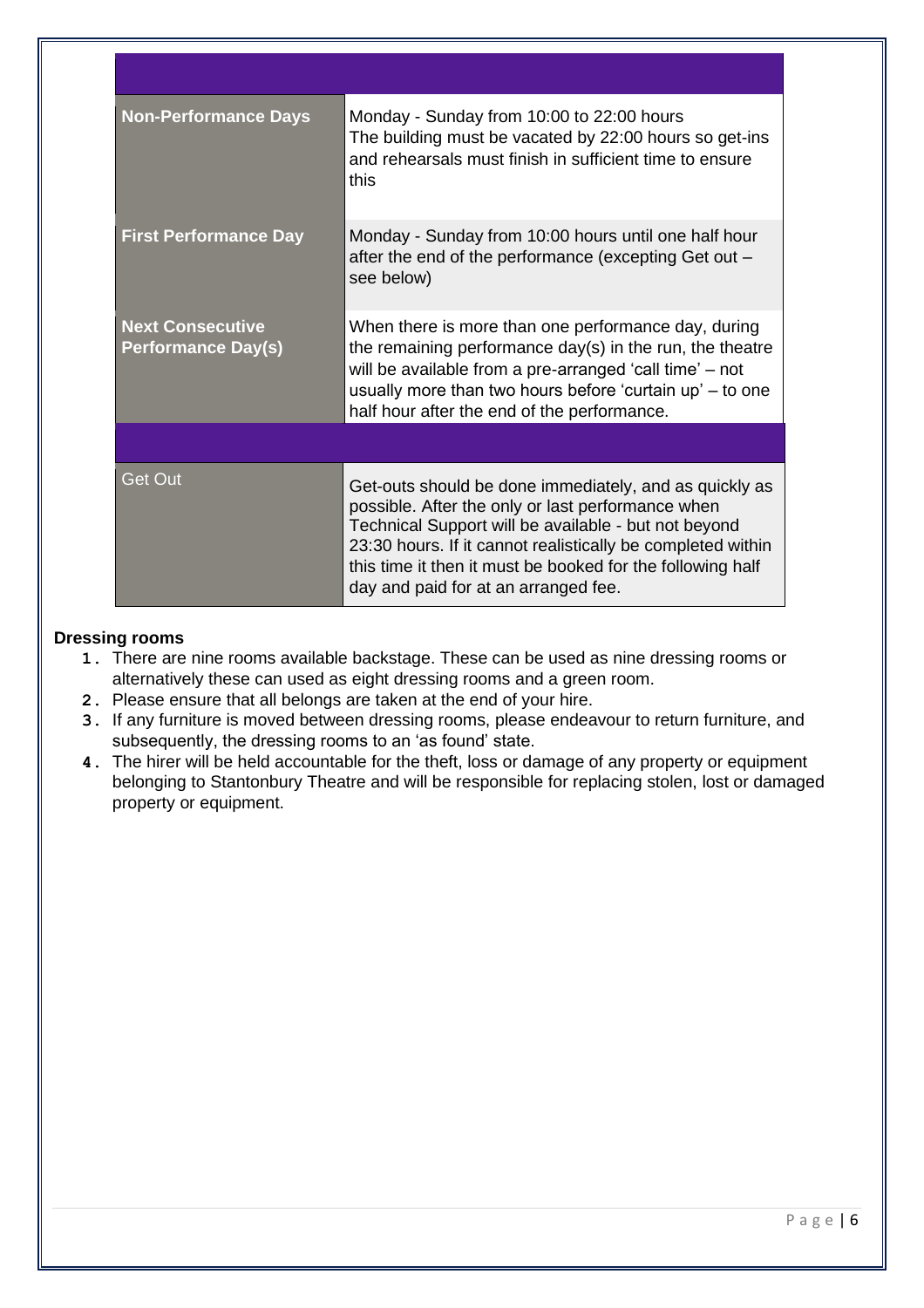# **BOX OFFICE AND PUBLICITY Seating Plan**



#### **Box Office**

- 1. If the Theatre is selling your tickets, there is a charge to hirers for a box office assistant to open the box office prior to curtain up.
- 2. The theatre operates Ticketsolve, a web-based box office system, and can sell the tickets for your event. The theatre does not add any additional transaction charges onto customers buying tickets. The Theatre will pass on to the hirer the charges from the online ticket provider of £1 per ticket sold online, plus all relevant card charges. These charges are added to your final invoice. **This needs to be included in the ticket price and does not appear as a separate charge. You will need to bear this in mind when you set your ticket prices as we will deduct this online cost and card charges from your gross box office.**

Customers can buy tickets online at [www.stantonburytheatre.co.uk](http://www.stantonburytheatre.co.uk/) and print their own tickets or use the confirmation email on their phone or tablet as proof of purchase when they arrive at the theatre.

- a. Telephone using credit/debit card: Monday Friday 09:00 13:00; Saturday & Sunday 13:00-15:00.
- b. In person from the Leisure Centre Reception Monday Friday 09:00 13:00 hours; Saturday & Sunday 13:00-15:00.
- c. In person 45 minutes before the performance from the Theatre Box Office.
- 3. Once your event is completed a Box Office report will be prepared asking you to confirm that that you agree the amounts owed to you. A contra arrangement is in place so that the cost of your Theatre Hire will be deducted from your Box Office takings. Any balances can then be reconciled by BACS transfer.
- 4. During the pre-performance selling period we can keep you up to date with sales by sending a weekly report, if required.
- 5. Once the event is completed, we can provide accurate financial reports for your event and analyse your sales.
- 6. **PLEASE NOTE - When a mixing desk, follow spotlight or video camera, are in use on the back row of the Theatre, no seats in Row K should be sold.**
- 7. Hirers can sell their own tickets. The theatre's tickets must be used and will be provided and a charge of £15 + VAT per performance will be added to the final invoice for ticket printing.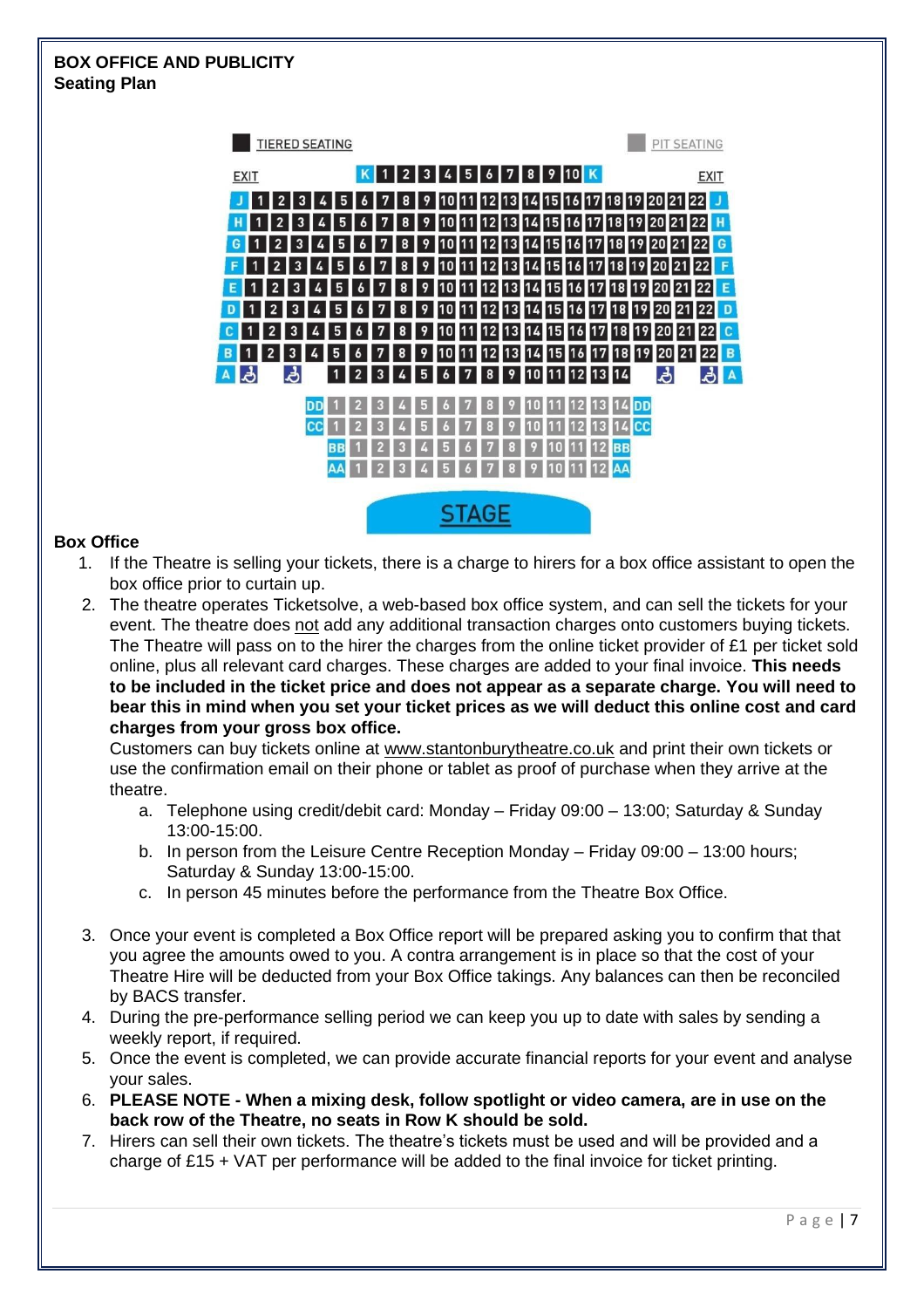## **Publicity**

- 1. Stantonbury Theatre produces a FULL COLOUR brochure which is distributed widely both within Milton Keynes and beyond. Hirers who wish to be included will be requested to provide copy and images at the appropriate time. A charge (+VAT) will be made for this service which also includes a full listing and details on the theatre's web pages.
- 2. If the theatre sells tickets for a hirer, then production details will be added to the theatre's website.
- 3. If a hirer does not wish to be included in the brochure and is selling their own tickets, then their production details can be added to the website for a charge (+ VAT)
- 4. Stantonbury Theatre are happy to distribute appropriate posters and leaflets for events which are taking place in Stantonbury Theatre and would greatly appreciate receiving copies of these as soon as they are printed.

# **FRONT OF HOUSE**

# **A FRONT OF HOUSE MANAGER is provided for each performance.**

- **1.** The FRONT OF HOUSE MANAGER has the responsibility for public health and safety and has the right to close the performance down if hirers are not meeting their responsibilities in these respects. During the period of hire, the decisions of Stantonbury Theatre (including Front of House Managers and Duty Technicians) or other accredited representatives are final.
- **2. Hirers must provide a minimum of four designated Auditorium Stewards/Ushers for each performance.** 
	- a. Stantonbury Theatre can supply your event with STEWARDS/USHERS however an additional charge (+VAT) per hour per performance will be made and added to your hire charges. Please ask about this additional service.

# **3. When you supply your own stewards, the following conditions must be observed**.

- a. Hirers must provide a minimum of four designated Auditorium Stewards/Ushers for each performance who must report to the FRONT OF HOUSE MANAGER at least **1 hour** prior to the start of the performance.
- b. Furthermore, to prevent evacuees turning left into the scenery dock instead of right to the outside, an additional steward should always be placed in the corridor outside the disabled toilets if the downstage left entrance is being used by performers.
- c. Similarly, if the exit door by Dressing Room 8 is used as a performers' entrance, an additional steward should be placed in that corridor.
- d. All stewards and ushers must be over 16 years old and deemed suitable by the FRONT OF HOUSE MANAGER on duty.
- e. All Stewards/Ushers are under the ultimate supervision of the FRONT OF HOUSE MANAGER, who will explain safety and emergency procedures before the performance starts.
- f. The designated Stewards/Ushers must remain in the Auditorium throughout the performance in accordance with the Fire Regulations and be seated in the designated seats according to the seating plan being used.
- g. All designated stewards and ushers must remain on duty at the doors during the interval and remain in the Auditorium until the last member of the audience has left the Theatre.
- h. Designated stewards and ushers must not be used to sell merchandise, raffle tickets, staff a box office etc. inside or outside the Auditorium; any such personnel required by the hirer should be additional to the designated Auditorium Stewards/Ushers.
- i. All stewards and ushers must be clearly identifiable, and their sole responsibility is to supervise the audience in the Auditorium, until released by the FRONT OF HOUSE MANAGER.
- j. No alcohol should be consumed by any ushers/stewards whilst they are '*on-duty*'.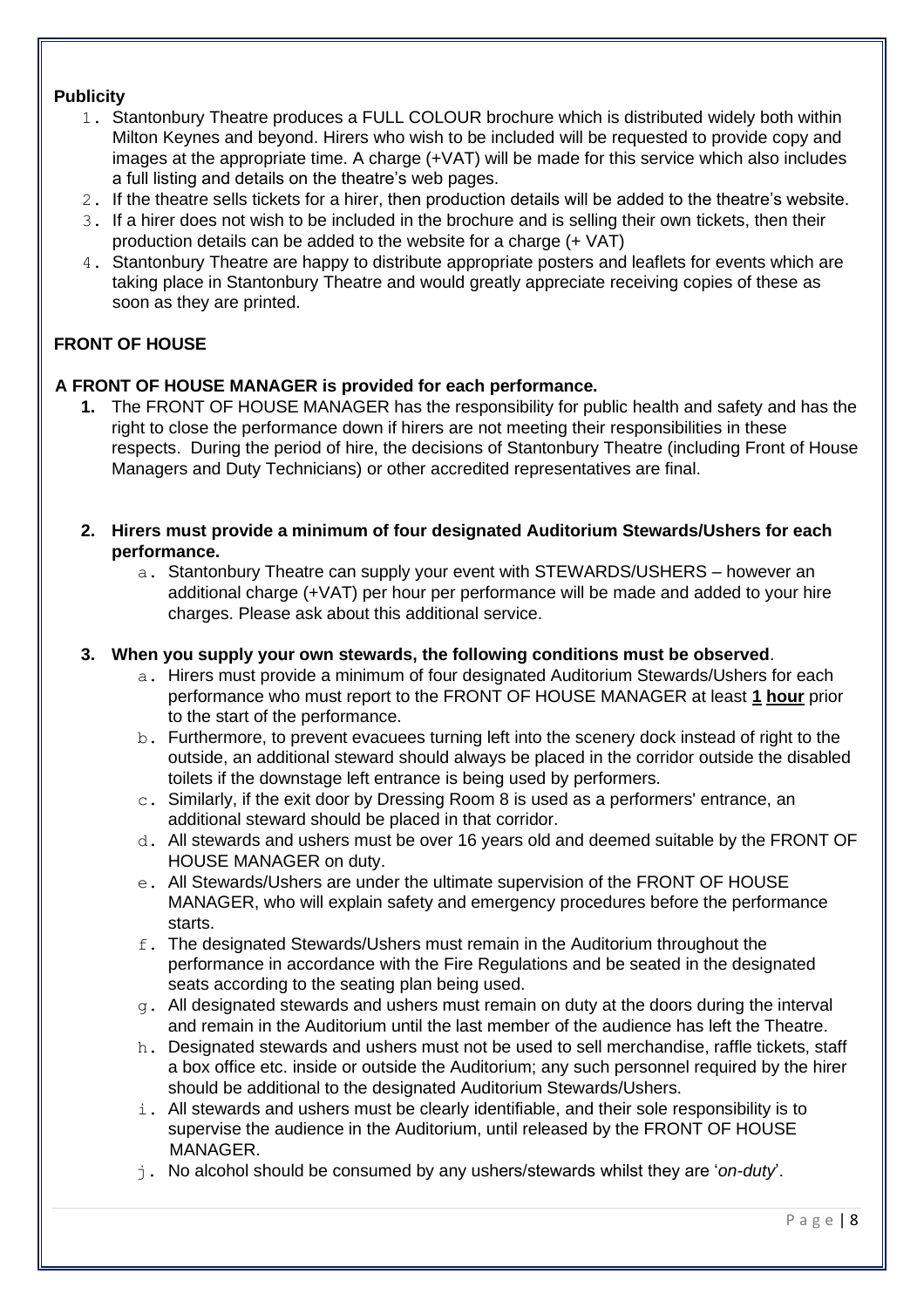**4.** The Theatre is grateful for any help from Stewards/Ushers after the show in clearing up litter etc. in the Auditorium.

**If the Stewards/Ushers provided by the company do not follow the guidelines specified, then the Theatre has the right to withhold the option for a company to provide their own Stewards/Ushers for any future performances and Stantonbury Theatre will provide Stewards/Ushers charging them back to the company.**

# **Doors & Entrances**

- 1. The public should enter the Auditorium by the doors in the upstairs foyer. Only wheelchairs and patrons with restricted mobility may enter at ground level.
- 2. The two top Auditorium doors must be staffed for the checking of tickets.
- 3. No standing or sitting on the stairs is permitted.
- 4. Loose chairs, prams or pushchairs may not be brought into the Auditorium.
- 5. **When a mixing desk, follow spotlight or video camera, are in use on the back row of the Theatre, NO seats in Row K should be sold.**
- 6. When tables are used in the Foyer for the selling of merchandise, raffle tickets, photos etc, the number of tables allowed is limited to four. With limited space in the Foyer, having any more tables would increase hazards in case of evacuation.
- 7. No tables/chairs used in the building should be blocking any doors or entrances/exits.
- 8. Stantonbury Theatre reserves the right to refuse entry to any person should it be deemed necessary to ensure the safety and comfort of other patrons.

# **FOOD & DRINK**

- 1. Whilst rehearsing and working in the theatre please keep food and drink out of the Theatre Foyers, Auditorium and Control Room. You will be charged for any additional cleaning incurred by food being taken into the theatre. Whilst rehearsing or setting up for performances in the theatre items of food and drink are not allowed for consumption in the theatre foyers without prior permission from the Theatre Management.
- 2. Refreshments in non-breakable containers may be brought into the auditorium during a performance.
- 3. **Hirers must not under any circumstances offer items of food and drink for sale in the theatre or its environs without the permission of Stantonbury Theatre.**
- 4. The stewards/ushers should ensure that no food or drink is taken into the Theatre either before the performance or at the interval except where consumables have been sold by the theatre.
- 5. A bar is provided by the theatre prior to performances and during the interval.
- 6. Any person(s) who are involved in designated roles, including but not limited to, operating lights/sound or ushering, must not, under any circumstances consume alcohol whilst they are '*onduty*'.

# **ACCESS**

- 1. The backstage area of the theatre is accessible by ramp or by the Dock door at ground level. Wheelchair access for the auditorium is via an entrance at ground level and there are adapted disabled toilets adjoining this entrance.
- 2. There are four designated spaces in the auditorium for wheelchairs on this same level.
- 3. When the Leisure Centre is open, a Lift is available in the Leisure Centre (adjacent to the Theatre) which will facilitate access to the Gallery, Auditorium and Upper Theatre Foyer.
- 4. There are additional Disabled Toilets in the Leisure Centre when it is open.
- 5. Each wheelchair user should be accompanied by an able-bodied person over 18 years of age, who can assist them from the building in case of emergency and who should be seated in a seat adjacent to the disabled person.
- 6. There are several specially marked parking bays for disabled patrons in the car park adjacent to the theatre. There is the facility to park a van or minibus or specially adapted vehicle close to the dock door for unloading. This however is not a parking space, and any vehicle must be removed once unloading has finished to give access for emergency vehicles. There is a large car park on two sides of the Theatre where vehicles can subsequently be parked.
- 7. Guide dogs are welcomed. Please advise the FOH Manager of your requirements.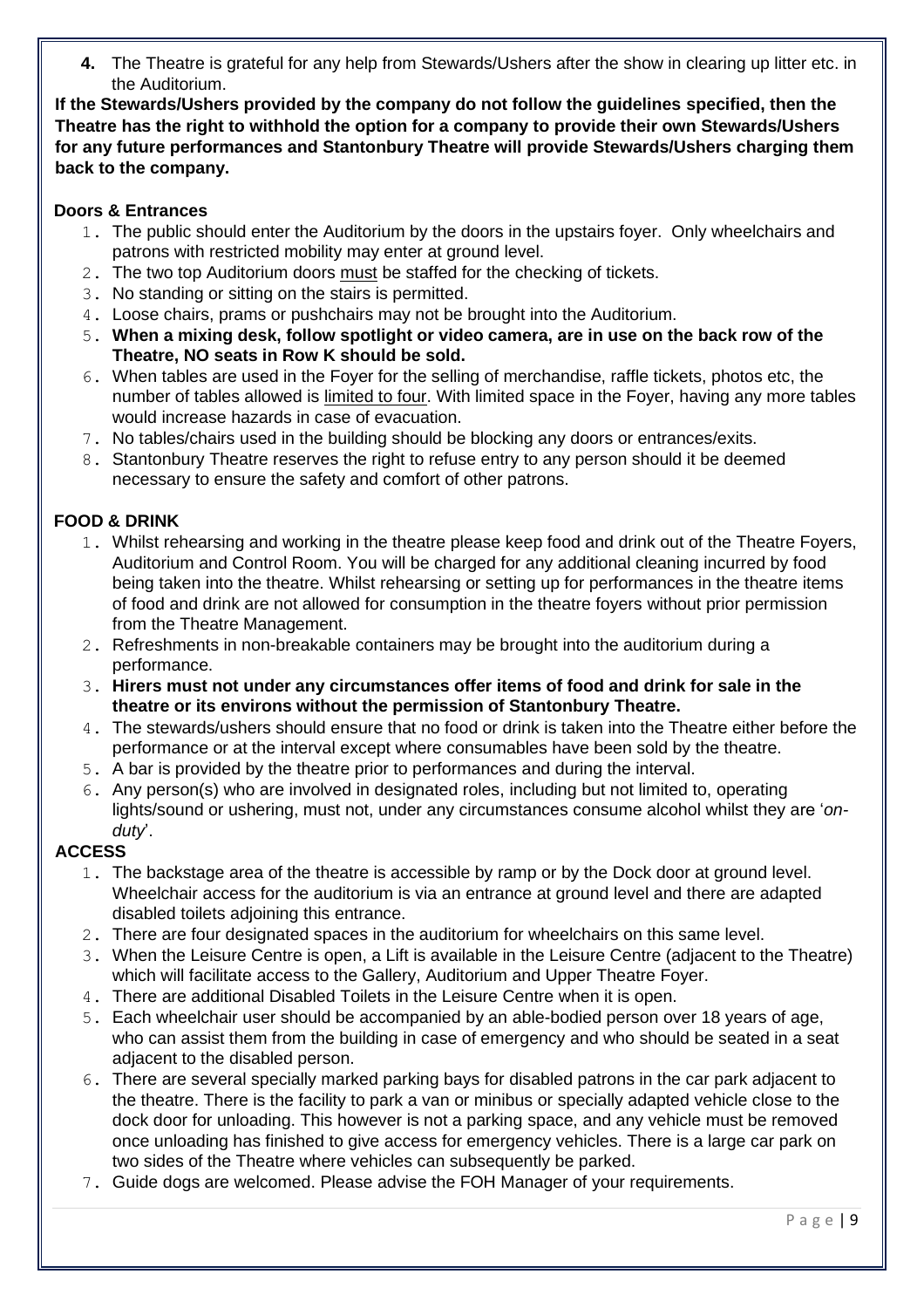- 8. If you are aware of any of your audience members being hard of hearing and likely to benefit from the infra-red system installed in the Theatre, then please bring this to the attention of the FOH Manager who will provide the necessary headset.
- 9. Booster Cushions are available for children to use in the auditorium.

# **APPENDIX 1**

**The theatre may, at any time, exercise its right to run a fire evacuation procedure during your time in the theatre** 

## **EMERGENCY EVACUATION - FIRE INSTRUCTIONS (Performance in progress)**

## **FRONT OF HOUSE STAFF**

- 1. If a call point, heat detector or smoke detector are activated in the theatre; the alarm will sound immediately.
- 2. This alarm is a loud bell with a voice declaration over the top informing people that fire has been located and to leave immediately.

If a fire is discovered, then a call point must be activated immediately. You must not delay in raising the alarm.

## **NEVER PUT YOURSELF IN DANGER WHEN PERFORMING A FIRE EVACUATION**

- 1. At the point that the alarm sound people must begin to evacuate.
- 2. The Ushers must make their assigned exits available and ensure nothing is blocking or hindering the escape route.
- 3. If the fire is located in that area, then the doors should be closed to prevent access and stop the fire spreading quickly.
- 4. The audience can be evacuated down the stairs out of the bottom doors in the auditorium or through the upstairs foyer and directed either downstairs towards the Box Office or along the Gallery Bar and out via the fire exit located in in the area adjacent to the Gallery
- 5. Ensure that people are instructed to leave immediately and not to stop to collect belongings.
- 6. If members of the public refuse to move, then firmly ask them twice. If they still will not evacuate, then leave them – NEVER put yourself at risk – and inform the Fire Officer of their location.
- 7. Every effort must be used in evacuating disabled patrons out of the ground floor fire exits.
- 8. Any/all persons, once out of the building, must not return inside to collect anything or anyone.
- 9. Direct people to the assembly point.
- 10. All staff to join everyone at the assembly point and await further instruction from the Front of House Manager.
- 11. An evacuation can also be instigated without an alarm sounding, (preferred) for example in the case of a bomb alert, or loss of power. In which case, either the FRONT OF HOUSE MANAGER or the DUTY TECHNICIAN will come onto stage and make an announcement and all staff must affect the measures above.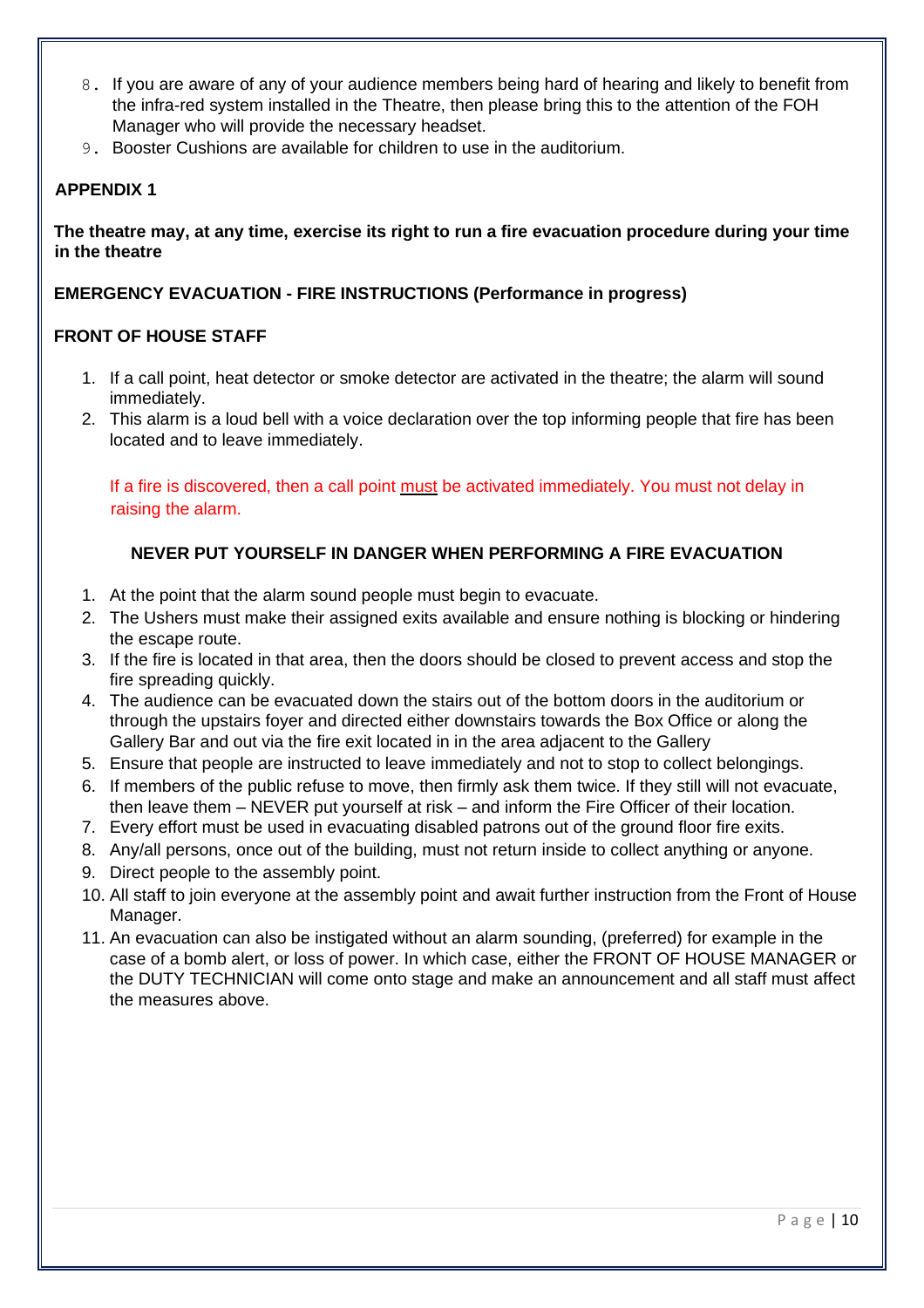# **APPENDIX 2 EMERGENCY PROCEDURES FOR HIRERS BACKSTAGE AND ONSTAGE**

- 1. Fire exits and escape routes must be kept clear from obstruction. Please make all the persons involved in your event aware of the Emergency Evacuation Procedures; all Hirers must know their evacuation route and assembly point in case of fire. All routes are clearly designated on notices situated around the theatre and its environs.
- 2. From time to time the theatre will run a Fire Alarm and Evacuation procedure.
- 3. No firefighting equipment should be moved or removed except for use in a genuine emergency. Abuse of any firefighting equipment is an offence and will lead to prosecution.
- 4. All personnel **must** evacuate the building and **should not** re-enter the building until the all-clear is given by the DUTY TECHNICIAN and/or emergency services.

# **FIRE EVACUATION BACKSTAGE AND ONSTAGE**

- 1. If a call point, heat detector or smoke detector are activated in the theatre; the alarm will sound immediately.
- 2. This alarm is a loud bell with a voice declaration over the top informing people that fire has been located and to leave immediately. If a fire is discovered, then a call point must be activated immediately. You must not delay in raising the alarm.

## **NEVER PUT YOURSELF IN DANGER WHEN PERFORMING A FIRE EVACUATION**

- 1. In the event of the Evacuation Procedure being instigated, all persons on the premises should immediately leave by the nearest available fire exit and without stopping to collect belongings make their way to the assembly point.
- 2. Close all windows and doors behind you but DO NOT LOCK DOORS, doing so makes the Duty Technician's job of ensuring the building is clear much more difficult.
- 3. NOTE: The 'fire alarm' sounding does not indicate that there is a fire on the premises. The alarm is sounded to indicate that an evacuation is required but does not offer any reason why that evacuation may be required.
- 4. An evacuation can also be instigated without an alarm sounding, (preferred) for example in the case of a bomb alert, or loss of power.
- 5. The DUTY TECHNICIAN will commence an immediate evacuation of the Back of House Areas of the theatre, instructing people to congregate at the assembly point.
- 6. The DUTY TECHNICIAN will collect the 'company' signing in sheet(s) from the notice board back of house. *(If applicable)*
- 7. Once the Back of House sweep has been completed, the DUTY TECHNICIAN will sweep the auditorium, roof and Front of House areas.
- 8. Once satisfied that there are no persons left inside the building, they will proceed to the assembly point and liaise with the FRONT OF HOUSE MANAGER (when the evacuation occurs during a performance) and Emergency Services as appropriate.
- 9. Once the DUTY TECHNICIAN and the Emergency Services are satisfied that the emergency is over and have given the "All clear" all evacuees may return to the building. Only the DUTY TECHNICIAN, with clearance from the Emergency Services, can pass on the "All Clear" to return to the building.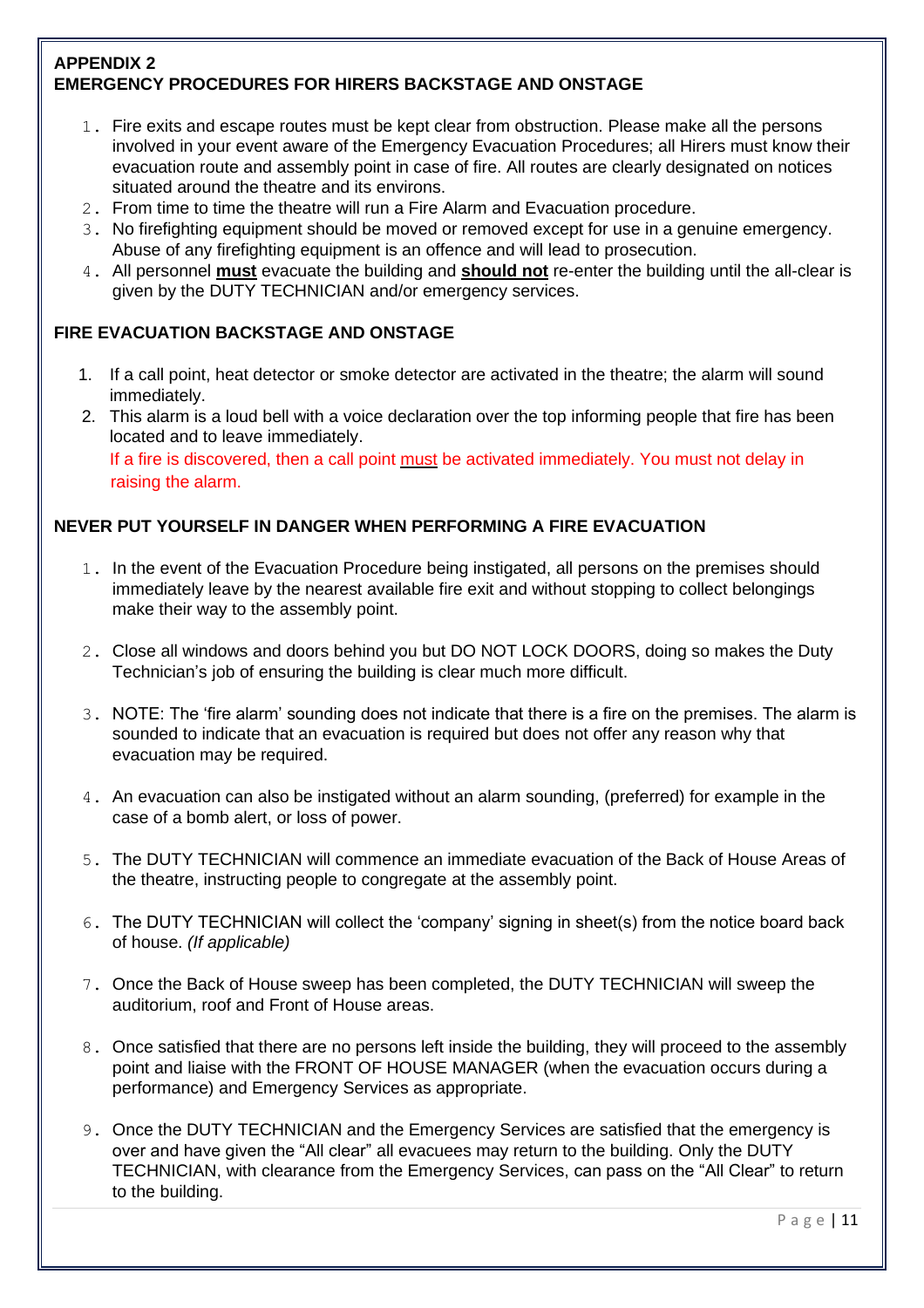# **IN THE EVENT OF AN ACCIDENT**

# **FRONT OF HOUSE**

Should a member of the audience collapse or have any form of accident:

- 1. Remain calm if you panic it might lead to other members of the audience becoming upset.
- 2. Do not attempt to move the person.
- 3. Leave one usher attending the injured person and immediately go and find THE FRONT OF HOUSE MANAGER and inform them clearly and calmly of the situation. The situation is now out of your hands.
- 4. Return to your post.
- 5. You may be required later to supply details for the Accident Form.

# **BACKSTAGE**

**1. Immediately inform the DUTY TECHNICIAN who is a trained First Aider.** 

### **APPENDIX 3 GUIDELINES FOR GOOD PRACTICE FOR CHILDREN IN PERFORMANCES AND THE PROVISION OF CHAPERONES**

- 1. The welfare of children should always remain of paramount importance and Stantonbury Theatre is committed to good practice and a duty of care which protects children involved in activities within the theatre. Children are defined as being young people under the age of eighteen years.
- 2. Stantonbury Theatre staff have appropriate clearances and an enhanced check from the Disclosure and Barring Service (DBS). Stantonbury Theatre expects Hirers to obtain clearances and/or disclosures for staff or volunteers as necessary and appropriate.
- 3. Stantonbury Theatre asks that the Hirer respects the working practices of the theatre and do not sanction or encourage the inappropriate use of working areas e.g. – children changing in the corridors or Scene Dock
- 4. Stantonbury Theatre will not allow the taking of photographs or filming of any activity in the theatre by anyone other than the person(s) authorised by the Hirer and agreed upon in advance by the Management.
- 5. Participants and parents / carers / guardians must be informed by Hirers that a photographer will attend an event and Hirers must ensure they have consent to both the taking and publication of films or photographs.

# **Professional & Non-Professional Productions:**

- The hirer should ensure they have the appropriate licences such as a Body of Persons Licence. A copy of the licence must be sent to the theatre prior to your event. If this is not received, then the local authority will be notified, and this will result in a visit from them during the production.
- A chaperone shall oversee no more than 12 children, always.
- Make sure changing rooms are occupied by children only split ages and male/female (children over 5 must be split boys & girls)
- The chaperone shall always oversee the child when in the theatre.
- Children cannot be allowed into their dressing room(s) until the chaperone is present, therefore the chaperone's timekeeping must be reliable.
- Licence holder is responsible for keeping records of when the children arrive and leave the theatre, but responsibility usually passed to chaperones. Parent must sign children in/out. If not the parent, you must have full details of the person collecting the child, in writing, in advance – this person then signs for child (see letter) Even if the child is 15/16 years and still at school.
- Contact details must be on file and readily available.
- A parent can chaperone their own child.